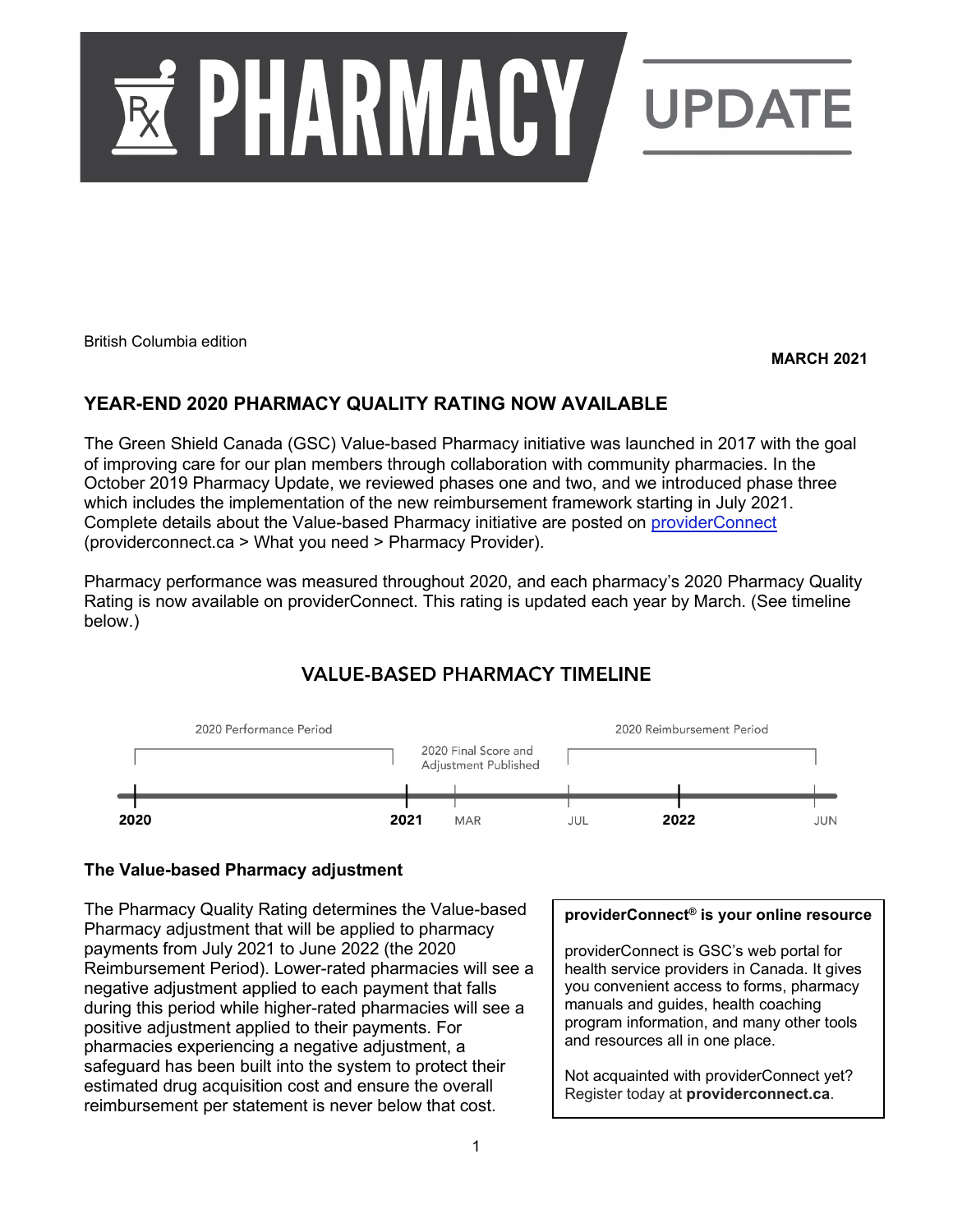Note that the new reimbursement framework will apply only to pharmacies that have earned a Pharmacy Quality Rating – about a quarter of all pharmacies in Canada – while pharmacies that don't qualify for an overall rating will not see any change in the calculation of their reimbursement.

During the 2020 Reimbursement period that kicks off on July 1, 2021 and goes through to June 30, 2022 pharmacies will have their payment adjusted based on their star rating as per the schedule below:

| <b>Star Rating</b> | <b>Adjustment</b> |  |
|--------------------|-------------------|--|
| 1.0                | $-3.50%$          |  |
| 1.5                | $-3.00%$          |  |
| 2.0                | $-1.50%$          |  |
| 2.5                | $-0.75%$          |  |
| 3.0                | 1.00%             |  |
| 3.5                | 3.00%             |  |
| 4.0                | 4.50%             |  |
| 4.5                | 5.75%             |  |
| 5.0                | 7.00%             |  |

As a reminder, the value-based reimbursement framework is not a cost containment measure but rather it is designed to minimize variation in pharmacy practice and improve the quality of care patients receive. The reimbursement schedule was developed with careful thought and consideration by the GSC team in conjunction with feedback from our key pharmacy stakeholders to ensure a balanced distribution between pharmacies that receive a positive adjustment and those that receive a negative adiustment.

To further incentivize pharmacies to provide the highest quality of care, GSC has put a greater emphasis on higher star ratings (and subsequently higher positive adjustments) than on lower star ratings. For example, a pharmacy with a five-star score would earn twice the reimbursement value (7 per cent) in comparison to a pharmacy with one-star score (-3.5 per cent).

GSC will continue to monitor the impact of this reimbursement framework on pharmacies to ensure it is meeting the desired goal of rewarding and incentivizing pharmacies to drive the delivery of high-quality patient care.

To read again how pharmacy stakeholder feedback was incorporated to inform the final program design and structure, refer to the Pharmacy Update issued in January 2021.

#### **Performance goals for 2021**

Performance goals and star thresholds have also been reviewed and updated for 2021 (see below). Goals and star thresholds are informed by last year's final performance data for Canadian pharmacies. Achieving the goal means that a three-star rating is achieved for that measure. Achieving higher scores will result in a higher star rating at the measure level. To find detailed pharmacy performance information at the measure level, sign in to the EQuIPP™ platform.

| Measure name           | One-star   | Two-star              | Three-star            | Four-star             | Five-star |
|------------------------|------------|-----------------------|-----------------------|-----------------------|-----------|
| RASA PDC               | $< 80.0\%$ | $≥80.0\%$ -<br>≲84.6% | >84.6% -<br>≤88.2%    | $>88.2\%$ -<br>≤92.0% | $>92.0\%$ |
| <b>Cholesterol PDC</b> | $< 79.2\%$ | $≥79.2%$ -<br>≤83.8%  | $>83.8\%$ -<br>≤87.7% | >87.7% -<br>≤91.7%    | $>91.7\%$ |